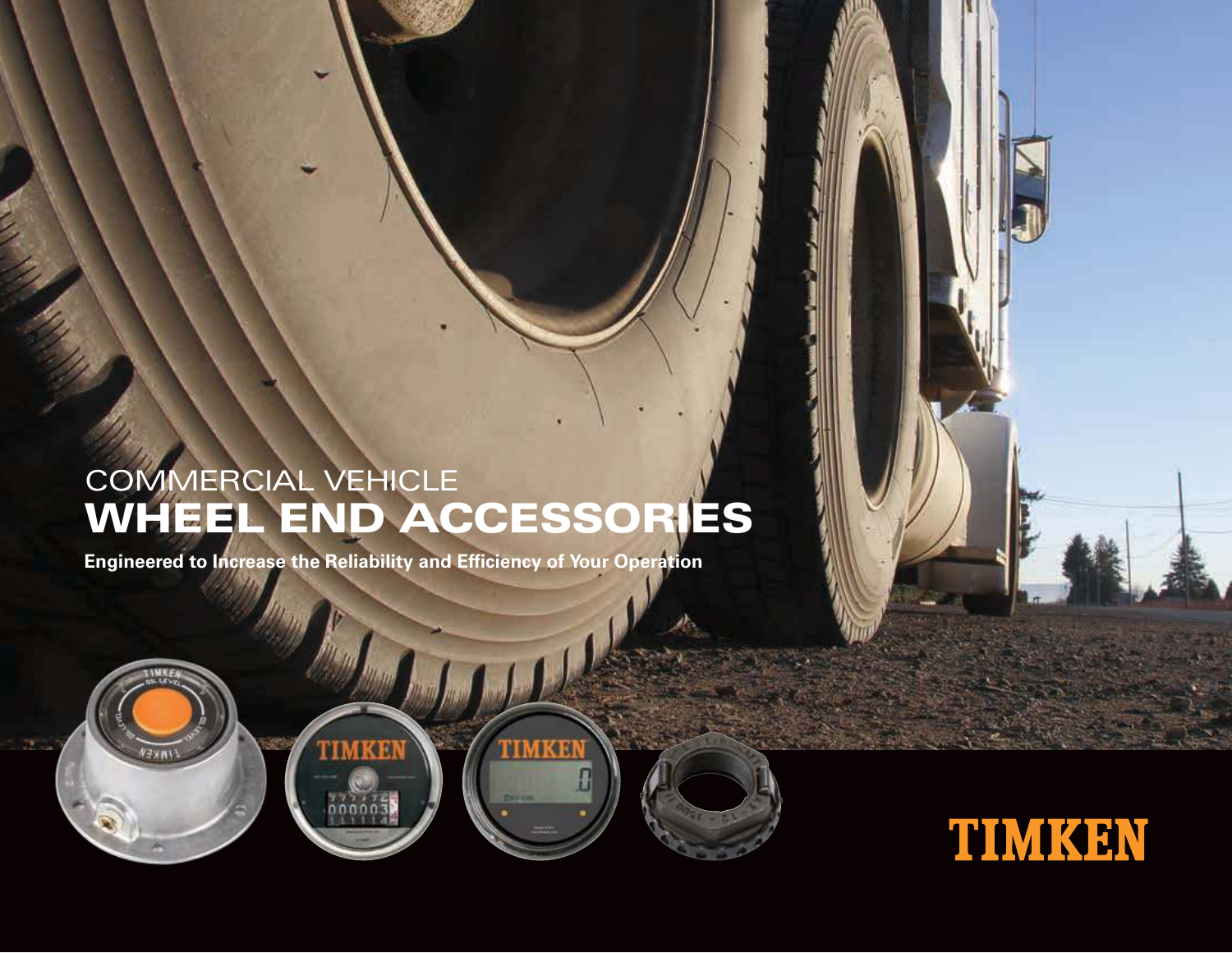# HUB CAPS

- Durable and cost-effective
- OEM approved with a precise fit and long, low maintenance service life

#### DIE-CAST ALUMINUM

- Oil bath types may include a side fill plug
- Machine-applied window for a secure seal and easy oil level checks
- Vented fill plugs maintain low internal pressure caused by normal heat build up
- Hubodometer versions available for most applications

#### STAMPED STEEL

- Oil bath and grease types available
- Powder-coat painted finish (available with duplex nickel-plated and chrome-plated finish)
- Machine-applied window remains clear and shatter proof
- All units are corrosion-resistant

#### P-AXLE

- Threaded units available in die-cast aluminum or full plastic (oil bath and grease types), or a hubodometer version
- Standard or chrome finish, with or without side fill or vented plug

#### PSI

• Replacement hub caps for PSI-equipped wheel ends









| <b>HUBCAPS</b>            |                |               |            |                 |                              |
|---------------------------|----------------|---------------|------------|-----------------|------------------------------|
| <b>TIMKEN P/N</b>         | <b>TRISEAL</b> | <b>STEMCO</b> | <b>SKF</b> | <b>NATIONAL</b> | <b>DUAL DYNAMICS</b>         |
| <b>FOR OIL</b>            |                |               |            |                 |                              |
| 80009                     | 80009          | 340-4009      |            | 340-009         |                              |
| 80075                     | 80075          | 340-4975      | 1282       | 340-975         |                              |
| 81002                     | 81002          | 343-4002      | 1627       |                 |                              |
| 81009                     | 81009          | 343-4009      | 1643       | 343-009         | 203-P                        |
| 81024                     | 81024          | 343-4024      | 1612       | 343-024         | 302-P                        |
| 81909                     | 81909          | 343-4009      | 1643       | 343-009         | 203-P                        |
| 81195                     | 81195          | 343-4195      | 1696       | 343-009         | 257-P                        |
| <b>FOR GREASE</b>         |                |               |            |                 |                              |
| 82009                     | 82009          | 342-4009      | 1343       | 342-009         | 202-G                        |
| <b>FOR HUBODOMETER</b>    |                |               |            |                 |                              |
| 83009                     | 83009          | 347-4009      | 1600       | 347-009         | 253-H                        |
| 83013                     | 83013          | 347-4013      |            | 347-013         | 281-H                        |
| 83075                     | 83075          | 347-4075      |            |                 | 277-H                        |
| <b>STAMPED STEEL</b>      |                |               |            |                 |                              |
| 87009                     | 87009          | 340-5096      | 1753       | <b>HU-009-A</b> | Grease                       |
| 87024                     | 87024          | 340-0044      | 1711       | <b>HU-024-A</b> | Grease                       |
| 88009                     | 88009          | 340-5097      |            |                 | Grease                       |
| 86009                     | 86009          |               | 1743       | <b>HW-009-A</b> | Oil                          |
| <b>HUBCAP ACCESSORIES</b> |                |               |            |                 |                              |
| <b>TIMKEN P/N</b>         | <b>TRISEAL</b> | <b>STEMCO</b> | <b>SKF</b> | <b>NATIONAL</b> | <b>DESCRIPTION</b>           |
| 61009R                    | 61009          | 330-3009      | 450751     | GKT009          | 6 Hole Gasket 5.5" BC        |
| 61067R                    | 61067          | 330-3067      | 450788     | 733067          | Universal Gasket 5.5" BC     |
| 61067B                    | 61067B         | 330-3067      | 450788     | 733067          | Universal 5.5" Bulk PacK     |
| 64999R                    | 64999          | 359-5990      | 450434     | B299            | Red Universal Plug           |
| 64999B                    | 64999B         | 359-5990      | 450434     | <b>B299BK</b>   | Red Plug, Bulk Pack          |
| 74009                     | 74009          | 359-5995      |            |                 | 3.5" Dia. Window Replacement |
| 74009H                    | 74009H         | 359-6117      |            |                 | 3.5" Dia. Hubo Window        |

images not shown to scale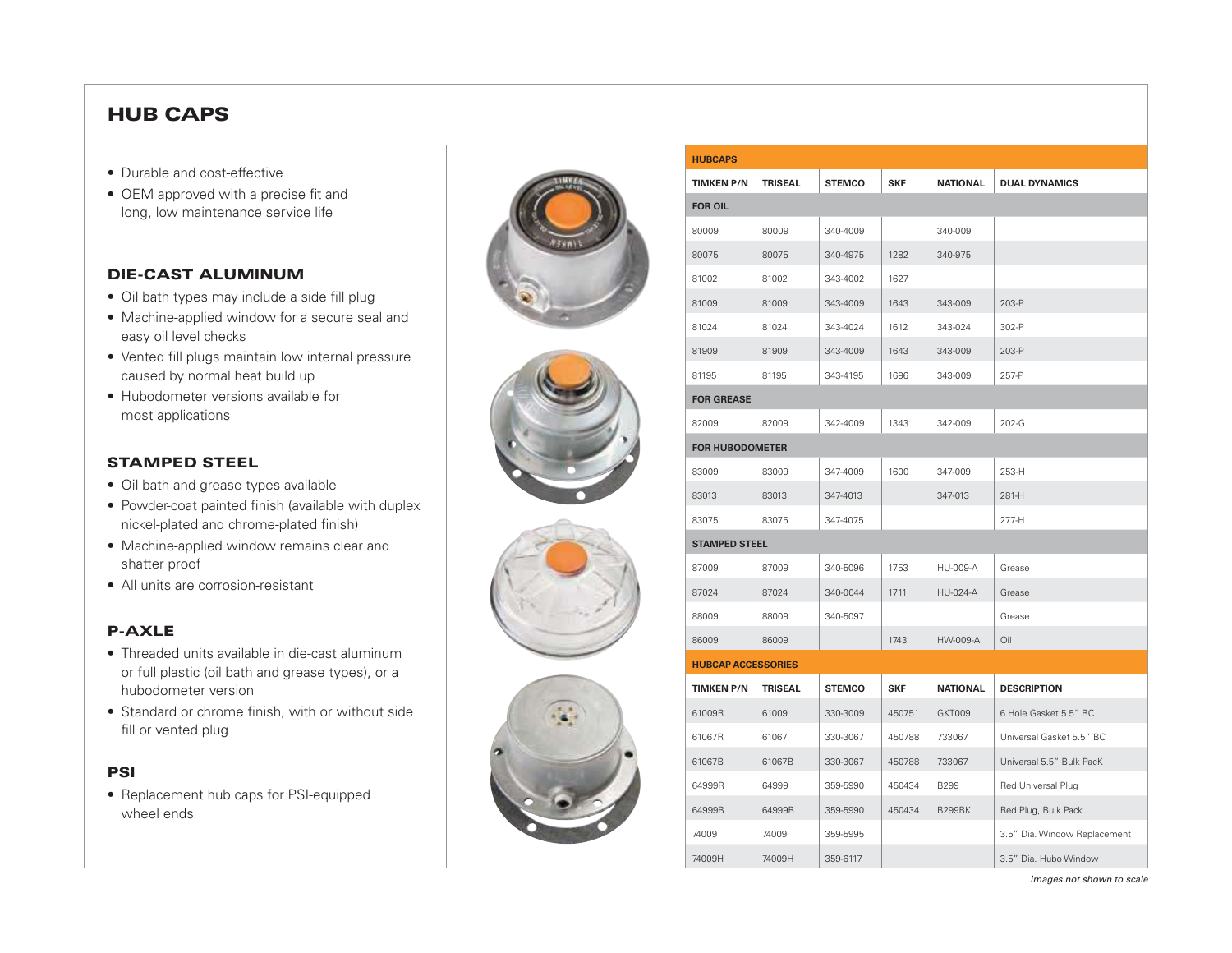# HUBODOMETERS

- Helps simplify record keeping, reduce inventory and improve scheduling of regular maintenance and safety checks (follow OEM recommendations for mileage between service intervals)
- Extremely durable: UV protected polycarbonate material is hermetically sealed for a moisture-proof, tamper-proof, air-tight seal and the Zinc protected housing is corrosion-resistant
- Available in miles or kilometers (pre-set units available upon request)
- Available in a full range of ratios that meet the latest tire manufacturer's specifications
- Accurately records revolutions in both directions (either side of the vehicle) even on tough road conditions
- Individually serial numbered for easy tracking
- Easy installation no wiring, power or complicated programming required; mounts with a standard ½"-20 mounting stud
- Supported by a full line of mounting brackets and hubcaps
- Operating temperature range: -40°F to 180°F (-40°C to 85°C); Product mass: 1.35 lbs. (600 grams)

#### ELECTRIC

- One model fits any tire application
- Programmable in miles or kilometers with ability to preset mileage (programming tool and easy-to-follow instructions included)
- Secure lockout feature with ability to permanently disable changes to the unit's set-up
- Separate trip and lifetime totals
- Eliminates expensive calibration machines, readers and complexity

#### ANALOG

- Durable construction: die-cast zinc case, oil impregnated bronze bearings, hardened steel shaft
- Fully mechanical with Acetal resin gear, pinions and wheel
- Unique counter balance design eliminates orbiting and provides precision accuracy
- No calibration, tampering or batteries





| Mounting brackets available |  |  |  |  |
|-----------------------------|--|--|--|--|
| for all makes and models.   |  |  |  |  |

| <b>DIGITAL HUBODOMETER</b>         |                |                    |               |  |
|------------------------------------|----------------|--------------------|---------------|--|
| <b>TIMKEN P/N</b>                  | <b>TRISFAL</b> | <b>VEEDER-ROOT</b> | <b>STEMCO</b> |  |
| 47001                              | 47000          | RT1000-000         | 600-5499      |  |
| <b>ANALOG HUBODOMETERS (MILES)</b> |                |                    |               |  |
| <b>TIMKEN P/N</b>                  | <b>TRISEAL</b> | <b>VEEDER-ROOT</b> | <b>STEMCO</b> |  |
| 46450M                             | 46450          | 777717-450         | 650-0581      |  |
| 46475M                             | 46475          | 777717-475         | 650-0587      |  |
| 46490M                             | 46490          | 777717-490         | 650-0598      |  |
| 46484M                             | 46484          | 777717-484         | 650-0593      |  |
| 46520M                             | 46520          | 777717-520         | 650-0610      |  |
| <b>ANALOG HUBODOMETERS (KILOS)</b> |                |                    |               |  |
| <b>TIMKEN P/N</b>                  | <b>TRISEAL</b> | <b>VEEDER-ROOT</b> | <b>STEMCO</b> |  |
| 46294K                             | 46294          | 777727-294         | 650-0526      |  |
| 46308K                             | 46308          | 777727-311         | 650-0537      |  |
| 46311K                             | 46311          | 777727-311         | 650-0539      |  |
| 46316K                             | 46316          | 777727-316         | 650-0541      |  |
| 46326K                             | 46326          | 777727-326         | 650-0545      |  |